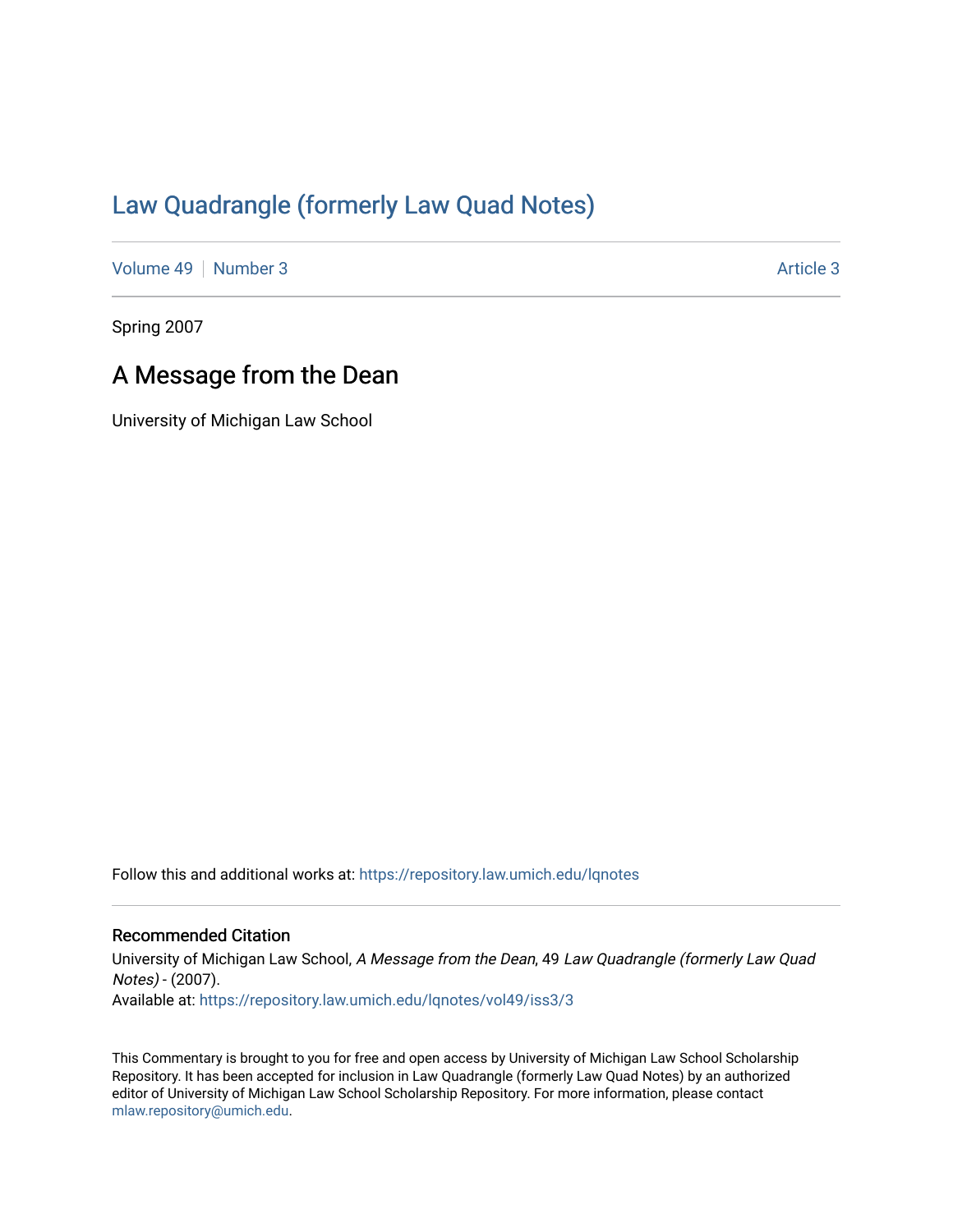## A message from Dean Caminker

"M*easure twice, cut once."* While this is perhaps not the most well-known of proverbs, it's precisely what we do as lawyers. We view a problem from all sides and perspectives, we anticipate every possible argument and counterargument, and we develop a nuanced strategy for trial or negotiation before we embark on a course of action.

So it should come as no surprise that we at Michigan Law heeded the sage counsel of this proverb when it came to moving forward on our building expansion project. To be sure, the Quad is architecturally grand and inspiring, but its 80-year-old interior spaces demand rejuvenation and enhancement to underscore our position as a truly world class law school. As you may recall, we have a broadly acknowledged and increasingly compelling need for more and different kinds of space, including

*Notes*), a distinguished 170,000-squarefoot expansion featuring a glass-roofed piazza, would have met most of our space needs in a most elegant manner. Unfortunately, it also would have required a financial investment that was sobering even at that time, \$135 million, and which has since ballooned via construction cost increases to over \$175 million, with further significant annual increases in the offing. This was clearly stretching the School's capacity, notwithstanding the support of many generous alumni and friends who have already invested in the building expansion.

Cost alone encouraged us to measure twice before committing to such an expensive project, but we also reexamined a number of other, critically important factors. One was an expected six-year construction cycle, which presented three separate problems.

We have revisited our initial objectives and assumptions, examined how those objectives had evolved in the intervening years, and ultimately arrived at what I believe are achievable ways of having a profound impact on the School and the very special educational experience we offer.

modern classrooms and seminar rooms, a student gathering place, faculty offices, clinical law student and faculty space, student study areas, and other uses. In the School's initial attempt to meet these space needs, we consulted with architect Renzo Piano with the idea of building an addition to the Law Quadrangle contained within the block where it currently stands. Piano's concept (previously featured in *Law Quadrangle* 

First, we couldn't so much as break ground for the project until a significant portion of the funding was in hand, which would have left our current space

needs unaddressed for quite some time. Second, a lengthy construction cycle would have been disruptive to students, faculty, and staff for intolerably long periods. Particularly in today's highly competitive admissions environment, I didn't want three or more incoming classes to experience the Quad only while its beauty was obscured by functionally limiting and unsightly construction projects. And third, since

the designed structure would have partly been built on top of the underground library and would also have required gutting heavily-used areas such as the part of our basement dedicated to student organizations, many important components of the current buildings would have been off-limits for extended periods of time. With our Library ranked among the best in the world and our student organizations among the most active anywhere, effectively shutting down those and other operations for months at a time would have seriously compromised the quality and integrity of the Michigan Law experience.

Just as important as the difficult construction schedule was the issue of opportunity costs and competing priorities. Our stature as a world-class law school is heavily dependent on attracting and retaining prominent faculty and qualified staff, providing financial aid to talented and deserving applicants, and developing resources so we can seek out and pursue exciting and fruitful teaching and service opportunities. With the lion's share of our financial resources directed toward a new building, it would not be possible to address these other vitally important priorities in a way befitting the University of Michigan Law School. That, I felt strongly, was not an acceptable option.

Finally, we also took time to consider the way in which the University is changing around us even as I write this message. The Law School is no longer the southern gateway to the academic campus; that distinction now belongs to the newly-built home of the Gerald R. Ford School of Public Policy, one block